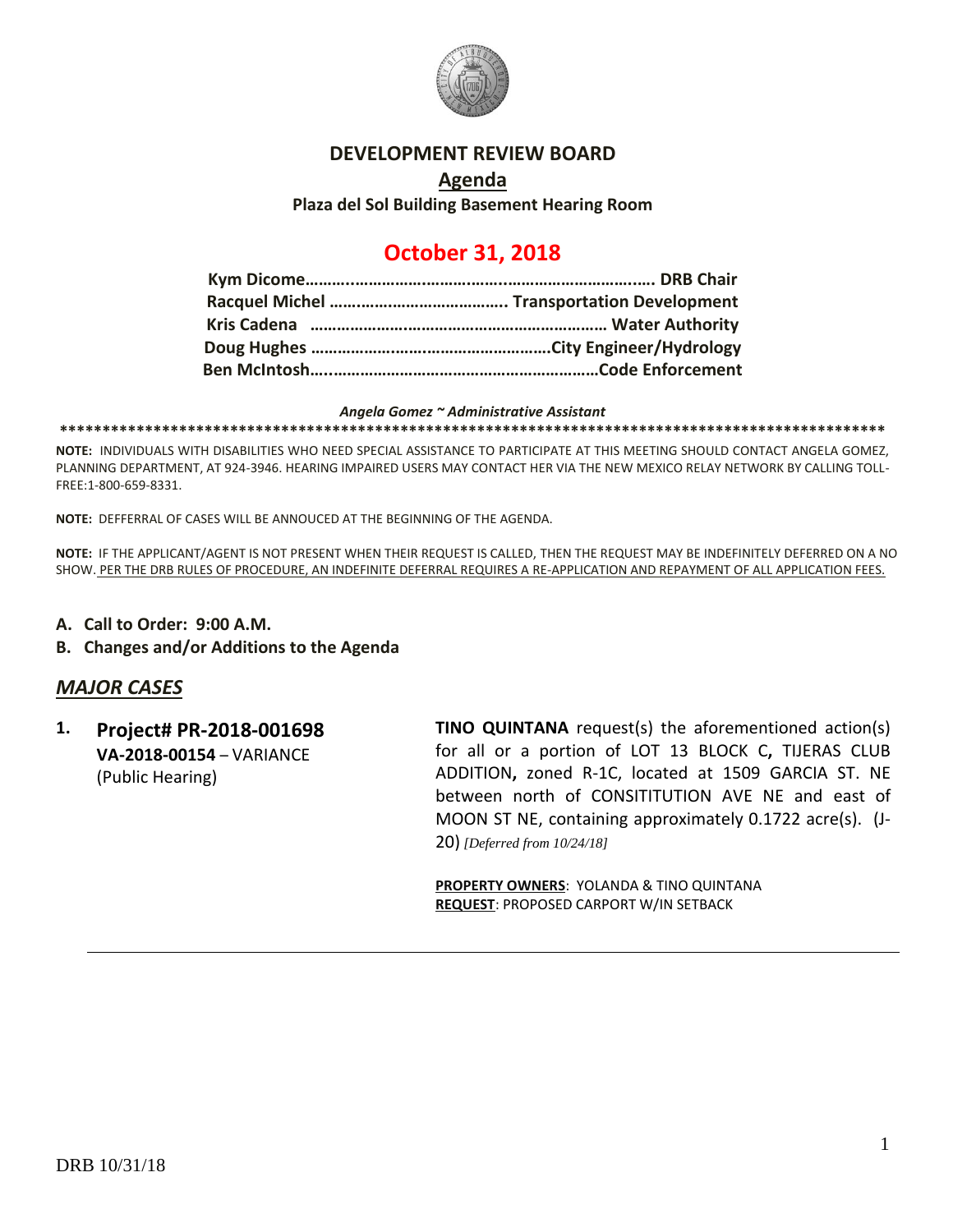| 2. | Project# PR-2018-001579<br>(1002202)<br>SD-2018-00087 - FINAL PLAT<br>(Public Meeting)                                      | HUITT ZOLLARS INC. agent(s) for WINROCK PARTNERS, LLC<br>request(s) the aforementioned action(s) for all or a portion<br>of PARCEL A-1- A-1- A-1- A-1 WINROCK CENTER ADDITION,<br>zoned MX-H, located on LOUISIANA NE, between I-40 and<br>INDIAN SCHOOL RD, containing approximately 51.6008<br>$\arccos(5)$ . (J-19)                                                                                                                                                                                                                                                                                                                                                                                            |
|----|-----------------------------------------------------------------------------------------------------------------------------|-------------------------------------------------------------------------------------------------------------------------------------------------------------------------------------------------------------------------------------------------------------------------------------------------------------------------------------------------------------------------------------------------------------------------------------------------------------------------------------------------------------------------------------------------------------------------------------------------------------------------------------------------------------------------------------------------------------------|
|    |                                                                                                                             | PROPERTY OWNERS: WINROCK PARTNERS LLC<br><b>REQUEST: SUBDIVIDE 1 TRACT INTO 8</b>                                                                                                                                                                                                                                                                                                                                                                                                                                                                                                                                                                                                                                 |
| 3. | Project# PR-2018-001402<br>VA-2018-000173 - VARIANCE<br>VA-2018-<br>(Public Hearing)                                        | <b>CONSENSUS PLANNING INC.</b> agent(s) for <b>GAMMA</b><br><b>DEVELOPMENT, LLC</b> request(s) the aforementioned<br>action(s) for all or a portion of LOT 4-A & TRACT C-1 PLAT<br>OF TRACTS C-1, C-2 & LOT 4-A LANDS OF SUZANNE H<br>POOLE LOTS 1 THRU 3 BLK 1 PLAT OF WEST BANK ESTATES<br>TOGETHER WITH TR A1 LANDS OF SUZANNE H POOLE,<br>zoned R-A, located east of NAMASTE RD NW and south of<br>LA BIENVENIDA PL NW, containing approximately 22.75<br>acre(s). (F-11 & F-12)<br>PROPERTY OWNERS: DANIELS FAMILY PROPERTIES, LLC.<br>REQUEST: VARIANCES TO SECTION 14-16-5-3(E) AND SECTION 14-16-5-<br>4(E) OF THE IDO<br>DEFERRAL TO THE NOVEMBER 7TH, 2018 HEARING AT THE<br><b>APPLICANT'S REQUEST</b> |
| 4. | Project# PR-2018-001346<br>SI-2018-00110 - SITE PLAN<br>SD-2018-00072- PRELIMINARY/FINAL<br><b>PLAT</b><br>(Public Meeting) | JOE SLAGLE ARCHITECT agent(s) for ROY SOLOMON &<br>ARCH + PLAN LAND USE CONSULTANTS agent(s) for VMOD<br>LLC request(s) the aforementioned action(s) for all or a<br>portion of LOTS 1-6 & 29, BLOCK 29, UNIT B, NORTH<br>ALBUQUERQUE ACRES, zoned NR-BP, located on ALAMEDA<br>BLVD NE east of SAN PEDRO DR NE and north of SIGNAL<br>AVE NE, containing approximately 5.24 acre(s). (C-18)<br>[Deferred from 9/12/18, 9/19/18]<br><b>PROPERTY OWNERS: V MOD LLC</b><br><b>REQUEST:</b> SITE PLAN APPROVAL FOR A COMMERCIAL DEVELOPMENT<br>DEFERRAL TO THE DECEMBER 12, 2018 HEARING AT THE<br><b>APPLICANT'S REQUEST</b>                                                                                        |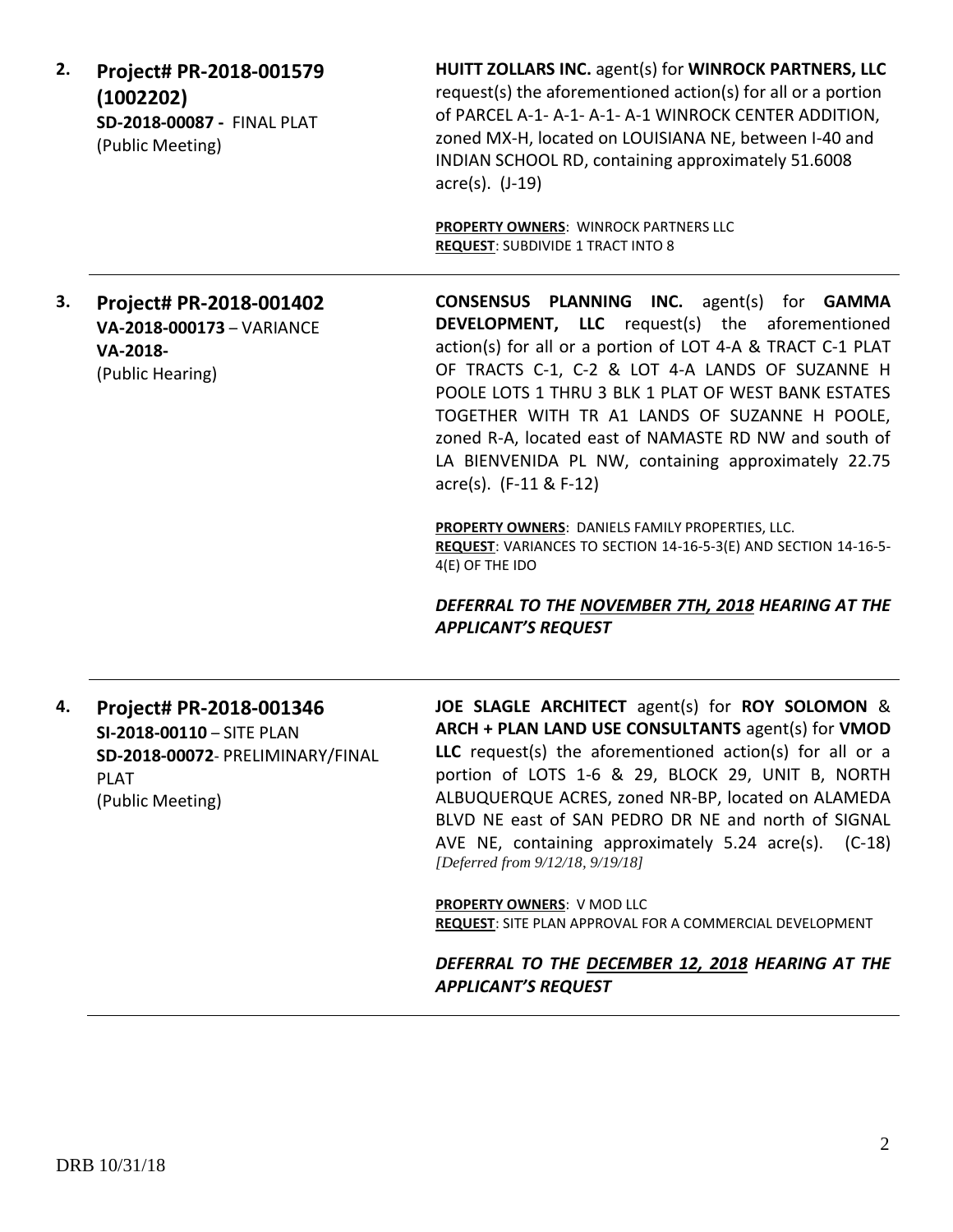| 5. | Project# PR-2018-001331<br>SD-2018-00076 - PRELIMINARY PLAT<br>VA-2018-00112 - VARIANCE<br>VA-2018-00113 - SIDEWALK DEFERRAL<br><b>SD-2018-00077 - VACATION OF PUBLIC</b><br>EASEMENT<br>(Public Hearing) | <b>BOHANNAN HUSTON</b> agent(s) for WESTWAY HOMES<br>request(s) the aforementioned action(s) for all or a portion<br>of TRACT A-6-B PLAT of TRACTS A-6-A, A-6-B & A-6-C MESA<br>DEL SOL INNOVATION PARK and TRACT B, MESA DEL SOL<br>MONTAGE UNIT 3A, zoned PC, located on UNIVERSITY BLVD<br>SE between STRYKER RD SE and STIEGLITZ AVE SE<br>containing approximately 32.3 acre(s). (R-16/S-16)[Deferred<br>from 10/3/18]                                                                                                           |
|----|-----------------------------------------------------------------------------------------------------------------------------------------------------------------------------------------------------------|---------------------------------------------------------------------------------------------------------------------------------------------------------------------------------------------------------------------------------------------------------------------------------------------------------------------------------------------------------------------------------------------------------------------------------------------------------------------------------------------------------------------------------------|
|    |                                                                                                                                                                                                           | PROPERTY OWNERS: HEKTAR LLC C/O HUNTINGTON GROUP AND LAND<br>ADVISORS ORGANIZATION LLC<br>REQUEST: SUBDIVIDE INTO 135 RESIDENTIAL LOTS AND ASSOCIATED<br><b>ACTIONS</b>                                                                                                                                                                                                                                                                                                                                                               |
| 6. | Project# PR-2018-001580<br>(1005234)<br>SI-2018-00153 - SITE PLAN<br>(Public Meeting)                                                                                                                     | EDI agent(s) for RHINO INVESTMENTS NM HOTEL, LLC<br>request(s) the aforementioned action(s) for all or a portion<br>of TRACTS 1-3 UNIT 1 TOGETHER WITH TRACTS 4, 5 & 6A,<br>UNIT 2, DALE J. BELLAMAHS CARLISLE REPLAT, zoned MX-<br>M, located at 2500 CARLISLE BLVD NE south of MENAUL<br>BLVD NE, containing approximately 11.07 acre(s). (H-17)<br>[Deferred from 10/10/18, 10/24/17]<br>PROPERTY OWNERS: RHINO INVESTMENTS NM HOTEL LLC ATTN:<br><b>MRSANJIV CHOPRA</b><br><b>REQUEST:</b> CHANGE OF USE FROM HOTEL TO APARTMENTS |
| 7. | Project# PR-2018-001584<br>(1000032)<br>SD-2018-00084 - PRELIMINARY PLAT<br>(Public Hearing)                                                                                                              | TIERRA WEST LLC agent(s) for UNIVEST-COORS ROAD LLC<br>request(s) the aforementioned action(s) for all or a portion<br>of TRACT 3 PLAT OF TRACTS 1 THRU 4, COORS VILLAGE,<br>zoned MX-L, located at 4500 QUAKER HEIGHTS PL NW<br>south of WESTERN TRAIL NE and west of COORS BLVD NE,<br>containing approximately 13.5446 acre(s). (F-11-Z) [Deferred<br>from 10/10/18, 10/24/18]<br>PROPERTY OWNERS: UNIVEST-COORS ROAD LLC<br><b>REQUEST: SUBDIVIDE ONE TRACT INTO THREE NEW TRACTS</b>                                             |